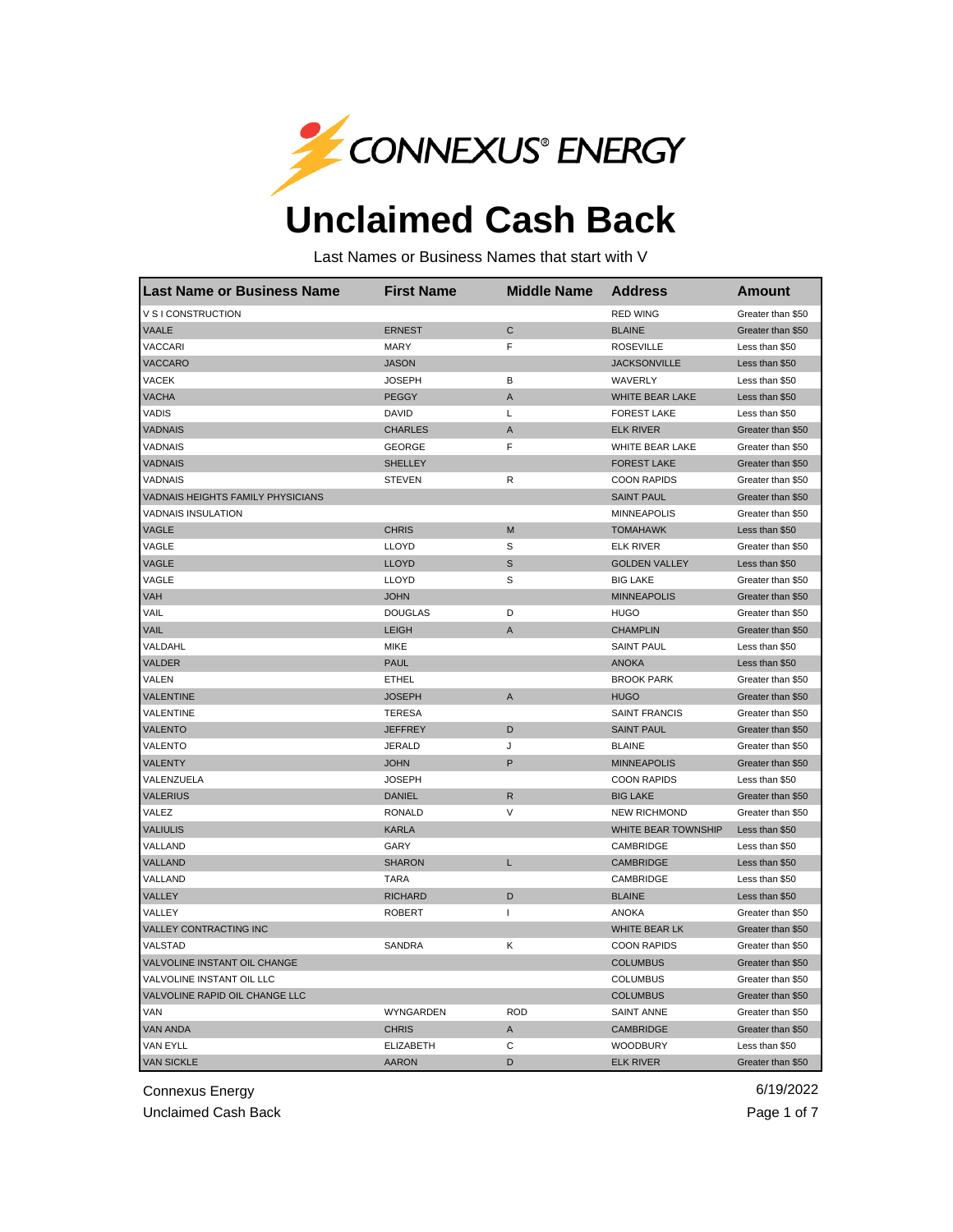| <b>Last Name or Business Name</b> | <b>First Name</b> | <b>Middle Name</b> | <b>Address</b>       | Amount            |
|-----------------------------------|-------------------|--------------------|----------------------|-------------------|
| <b>VANAK LLC</b>                  |                   |                    | LAKE IN THE HILLS    | Greater than \$50 |
| VANALLEN                          | <b>REBECCA</b>    | C                  | <b>PRINCETON</b>     | Greater than \$50 |
| VANASCH                           | <b>RICHARD</b>    | W                  | <b>DULUTH</b>        | Greater than \$50 |
| VANAUKEN                          | <b>BRADLEY</b>    | J                  | <b>ANDOVER</b>       | Greater than \$50 |
| VANBECK                           | DAVID             | В                  | <b>CIRCLE PINES</b>  | Greater than \$50 |
| VANBEEK                           | <b>GARY</b>       | A                  | <b>OAKDALE</b>       | Greater than \$50 |
| VANBOGART                         | <b>BRIAN</b>      | Κ                  | <b>EDINA</b>         | Less than \$50    |
| VANBUSKIRK                        | <b>WILLIAM</b>    | G                  | <b>ISANTI</b>        | Greater than \$50 |
| VANCAMP                           | GARY              |                    | <b>SUN CITY WEST</b> | Less than \$50    |
| VANCE                             | <b>ROB</b>        | M                  | <b>COON RAPIDS</b>   | Less than \$50    |
| VANCE                             | SAVANNA           | P                  | <b>STILLWATER</b>    | Less than \$50    |
| VANDAL                            | <b>DANIEL</b>     | J                  | <b>SAINT PAUL</b>    | Greater than \$50 |
| VANDENBERG                        | CRAIG             | J                  | <b>MINNEAPOLIS</b>   | Less than \$50    |
| VANDENEINDE                       | <b>SCOTT</b>      |                    | ZIMMERMAN            | Greater than \$50 |
| VANDENHEUVEL                      | LOUIS             | Α                  | <b>NEW BRIGHTON</b>  | Greater than \$50 |
| VANDENHUL                         | <b>TERRY</b>      |                    | <b>DAVENPORT</b>     | Greater than \$50 |
| VANDERBOSCH                       | JULIE             |                    | <b>SOMERSET</b>      | Less than \$50    |
| VANDERHEIDEN                      | <b>EARL</b>       | <b>JOSEPH</b>      | <b>MINNEAPOLIS</b>   | Less than \$50    |
| VANDERHEYDEN                      | <b>MICHAEL</b>    | J                  | <b>BROOKLYN PARK</b> | Greater than \$50 |
| VANDERLOOP                        | <b>GEORGE</b>     |                    | <b>BIG LAKE</b>      | Less than \$50    |
| VANDERMARTIN                      | <b>MICHAEL</b>    |                    | <b>STONE LAKE</b>    | Greater than \$50 |
| VANDERMEER                        | <b>KENNETH</b>    | W                  | <b>EDEN PRAIRIE</b>  | Greater than \$50 |
| VANDERSCHAEGEN                    | GREG              | Κ                  | <b>STACY</b>         | Greater than \$50 |
| VANDERSCHAEGEN                    | <b>JERRY</b>      | L                  | <b>SANDSTONE</b>     | Greater than \$50 |
| VANDERVEAN                        | KORT              | J                  | <b>BRAHAM</b>        | Greater than \$50 |
| VANDERWYST                        | <b>KEVIN</b>      | F                  | <b>MORA</b>          | Greater than \$50 |
| VANDEVEER                         | KENT              |                    | MAPLE GROVE          | Less than \$50    |
| <b>VANDEVOORDE</b>                | <b>ELSIE</b>      |                    | <b>BIG LAKE</b>      | Greater than \$50 |
| VANDEVREDE                        | <b>DOUGLAS</b>    |                    | KALISPELL            |                   |
| VANDEWATER                        |                   |                    | WHITE BEAR LAKE      | Greater than \$50 |
|                                   | <b>MARGERY</b>    |                    |                      | Greater than \$50 |
| VANDIVORT                         | JAN               | M                  | <b>MONTICELLO</b>    | Less than \$50    |
| <b>VANDRIEL</b>                   | <b>TROY</b>       |                    | <b>CAMBRIDGE</b>     | Less than \$50    |
| VANDYK                            | AMY               |                    | CEDAR                | Greater than \$50 |
| <b>VANEPS</b>                     | <b>KOERT</b>      | T                  | <b>ELK RIVER</b>     | Greater than \$50 |
| VANG                              | CHAI              |                    | <b>SAINT PAUL</b>    | Less than \$50    |
| VANG                              | <b>CHENG</b>      |                    | <b>MINNEAPOLIS</b>   | Greater than \$50 |
| VANG                              | <b>DEAN</b>       | Г                  | <b>HAM LAKE</b>      | Greater than \$50 |
| VANG                              | <b>HOUA</b>       |                    | <b>LINO LAKES</b>    | Less than \$50    |
| VANG                              | <b>HUA</b>        |                    | <b>ST PAUL PARK</b>  | Less than \$50    |
| <b>VANG</b>                       | <b>JOHN</b>       |                    | <b>ANOKA</b>         | Less than \$50    |
| VANG                              | KHUE              |                    | <b>STACY</b>         | Greater than \$50 |
| <b>VANG</b>                       | <b>LENG</b>       |                    | <b>BLAINE</b>        | Greater than \$50 |
| VANG                              | <b>PAKOU</b>      |                    | MAPLEWOOD            | Less than \$50    |
| VANG                              | <b>PAO</b>        |                    | <b>SAINT PAUL</b>    | Greater than \$50 |
| VANG                              | PAUL              | Ν                  | <b>SAINT PAUL</b>    | Less than \$50    |
| <b>VANG</b>                       | <b>SENG</b>       |                    | <b>STACY</b>         | Greater than \$50 |
| VANG                              | SUE               |                    | <b>SAINT PAUL</b>    | Greater than \$50 |
| <b>VANG</b>                       | <b>TENG</b>       |                    | <b>MINNEAPOLIS</b>   | Less than \$50    |
| VANG                              | TOM               |                    | <b>HARRIS</b>        | Less than \$50    |
| VANG                              | <b>TOM</b>        |                    | <b>MCCLOUD</b>       | Less than \$50    |
| VANG                              | <b>XANG</b>       |                    | HUGO                 | Greater than \$50 |
| <b>VANG</b>                       | YA-PAO            |                    | <b>SAINT PAUL</b>    | Greater than \$50 |
| VANGALIS                          | <b>NICHOLAS</b>   | Α                  | <b>COON RAPIDS</b>   | Greater than \$50 |
| VANGELOF                          | <b>DIMITRIOS</b>  |                    | <b>ISANTI</b>        | Greater than \$50 |
| VANGELOF                          | <b>DIMITRIOS</b>  | D                  | SAINT FRANCIS        | Less than \$50    |
| VANGELOF                          | <b>NICK</b>       |                    | <b>ARDEN HILLS</b>   | Greater than \$50 |

Unclaimed Cash Back **Page 2 of 7**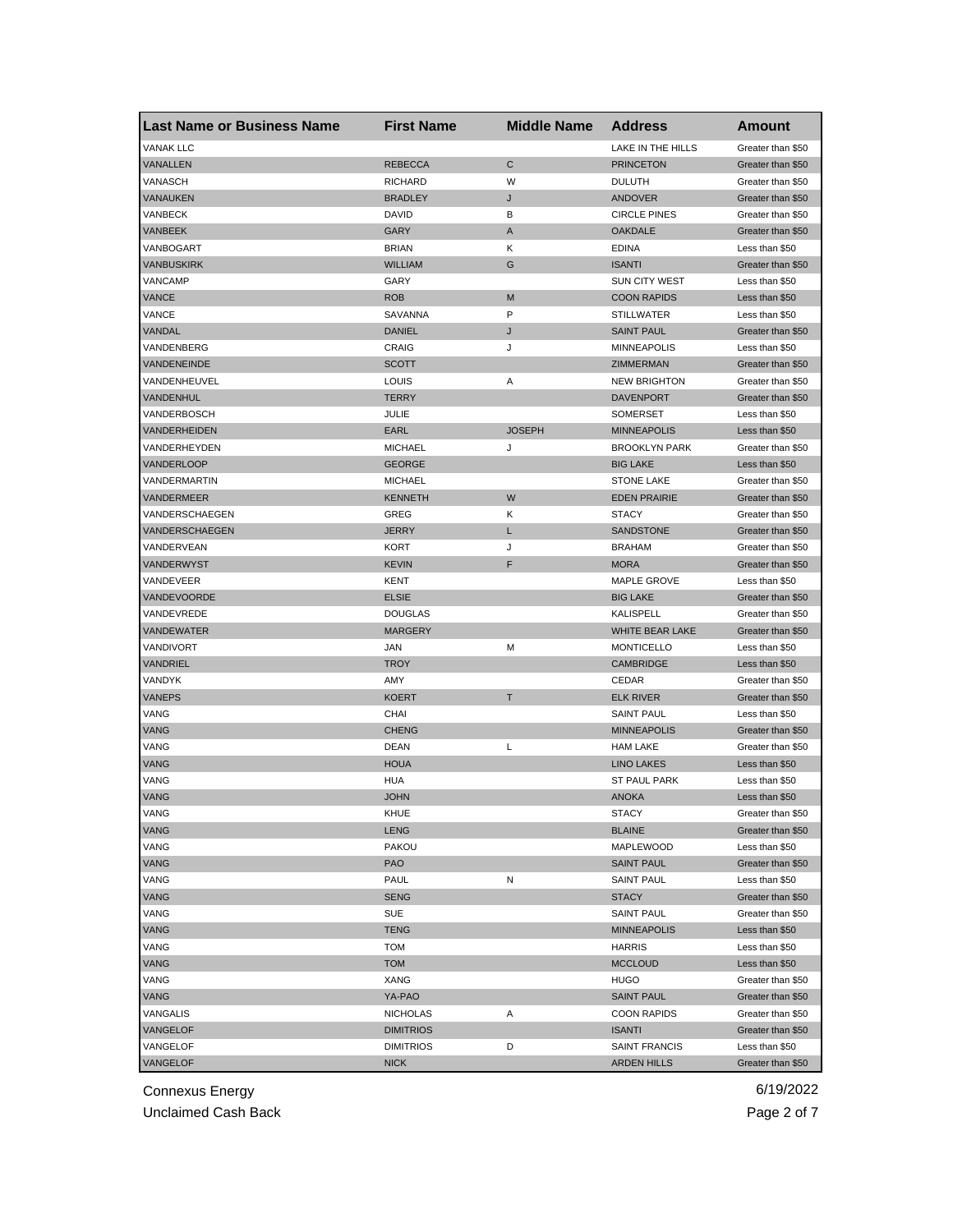| <b>Last Name or Business Name</b>  | <b>First Name</b>  | <b>Middle Name</b> | <b>Address</b>       | Amount            |
|------------------------------------|--------------------|--------------------|----------------------|-------------------|
| VANGREVENHOF                       | <b>REBECCA</b>     |                    | <b>CLEARWATER</b>    | Less than \$50    |
| <b>VANGRINSVEN</b>                 | <b>DAN</b>         |                    | <b>SAINT FRANCIS</b> | Greater than \$50 |
| VANGRINSVEN                        | <b>MIKE</b>        | J                  | <b>ANOKA</b>         | Greater than \$50 |
| VANGSGARD                          | <b>KIP</b>         | $\mathbb S$        | WHITE BEAR LAKE      | Greater than \$50 |
| VANGUNDY                           | KENT               | S                  | <b>CIRCLE PINES</b>  | Greater than \$50 |
| VANGUNST                           | <b>GARY</b>        | A                  | <b>FOREST LAKE</b>   | Greater than \$50 |
| VANGYAOCHUA                        | <b>ROBERT</b>      |                    | MAPLEWOOD            | Less than \$50    |
| <b>VANHAAFTEN</b>                  | <b>DOUG</b>        | P                  | <b>COON RAPIDS</b>   | Less than \$50    |
| VANHATTEN                          | <b>SCOTT</b>       |                    | CENTERVILLE          | Less than \$50    |
| <b>VANHEEL</b>                     | <b>GENE</b>        | F                  | ANDOVER              | Greater than \$50 |
| VANHEEL                            | JILL               | Г                  | <b>MERRIFIELD</b>    | Greater than \$50 |
| VANHEUKLOM                         | <b>NORENE</b>      | P                  | <b>LITTLE CANADA</b> | Greater than \$50 |
| VANHOEVER                          | WILLIAM            | М                  | <b>HUGO</b>          | Less than \$50    |
| VANHOUT                            | <b>DANIEL</b>      | J                  | <b>COON RAPIDS</b>   | Greater than \$50 |
| <b>VANHUIS</b>                     | <b>BRUCE</b>       | D                  | <b>HOLLAND</b>       | Greater than \$50 |
| <b>VANISHING POINT INC</b>         |                    |                    | <b>EAST BETHEL</b>   | Less than \$50    |
| VANKEUREN                          | <b>KARA</b>        | L                  | <b>MINNEAPOLIS</b>   | Greater than \$50 |
| <b>VANKREVELEN</b>                 | <b>CHRISTOPHER</b> |                    | <b>COON RAPIDS</b>   | Greater than \$50 |
| <b>VANMAN COMPANIES</b>            |                    |                    | <b>MINNEAPOLIS</b>   | Greater than \$50 |
| <b>VANNORMAN</b>                   | LANCE              |                    | <b>ANOKA</b>         | Greater than \$50 |
| VANNURDEN                          | GENE               |                    | <b>BLAINE</b>        | Greater than \$50 |
| <b>VANREESE</b>                    | <b>TANYA</b>       | L                  | <b>FRIDLEY</b>       | Less than \$50    |
| VANSICKLE                          | <b>DELWIN</b>      | P                  | CAMBRIDGE            | Greater than \$50 |
| <b>VANSICKLE</b>                   | <b>OLIVE</b>       |                    | <b>BIG LAKE</b>      | Greater than \$50 |
| VANSTEEN                           | <b>ELEANOR</b>     |                    | <b>SPRING HILL</b>   | Greater than \$50 |
| <b>VANSTEEN</b>                    | <b>MATTHEW</b>     | D                  | <b>COON RAPIDS</b>   | Greater than \$50 |
| VANSTEENBURG                       | DAVID              | R                  | <b>BROOKLYN CTR</b>  | Greater than \$50 |
| <b>VANT</b>                        | <b>GLEN</b>        |                    | <b>BRAHAM</b>        | Greater than \$50 |
| VANTASSEL                          | <b>TODD</b>        |                    | <b>HOFFMAN</b>       | Less than \$50    |
| VANVALKENBURG                      | <b>SUE</b>         | M                  | <b>COON RAPIDS</b>   | Less than \$50    |
| VANVLEET                           | <b>CHRISTOPHER</b> | Г                  | <b>BROOKLYN PARK</b> | Less than \$50    |
| VANVLEET                           | <b>MICHAEL</b>     | A                  | <b>ELK RIVER</b>     | Greater than \$50 |
| VANVLEET                           | WALTER             | н                  | ANOKA                | Greater than \$50 |
| <b>VANWAGNER</b>                   | <b>BARBARA</b>     |                    | <b>MAPLE GROVE</b>   | Less than \$50    |
| VANWAGNER                          | <b>RHONDA</b>      |                    | <b>BLAINE</b>        | Greater than \$50 |
| VANWECHEL                          | <b>LORI</b>        | L                  | <b>HAM LAKE</b>      | Greater than \$50 |
| VANYO                              | LEO                | F                  | <b>COON RAPIDS</b>   | Less than \$50    |
| VANYO                              | <b>MARTIN</b>      | F                  | <b>STACY</b>         | Greater than \$50 |
| VARGA                              | KATHLEEN           | М                  | <b>MINNEAPOLIS</b>   | Less than \$50    |
| <b>VARGAS</b>                      | <b>CELENNE</b>     |                    | <b>SAINT PAUL</b>    | Less than \$50    |
| VARGAS                             | ERNIE              |                    | MAPLE GROVE          | Greater than \$50 |
| VARHOL                             | <b>JOHN</b>        | L                  | <b>BLAINE</b>        | Greater than \$50 |
| VARHOLDT                           | <b>JOHN</b>        |                    | ANDOVER              | Less than \$50    |
| VARLEY                             | <b>STEVE</b>       |                    | <b>SAINT PAUL</b>    | Greater than \$50 |
| VARNER                             | <b>CHRISTOPHER</b> | j                  | <b>SAINT PAUL</b>    | Greater than \$50 |
| VARNER                             | <b>GINA</b>        |                    | SAVAGE               | Less than \$50    |
| VARNER                             | JOEL               | D                  | PLYMOUTH             | Less than \$50    |
| <b>VARNEY</b>                      | <b>RONALD</b>      | M                  | <b>SAINT PAUL</b>    | Greater than \$50 |
| VARRICCHOI                         | <b>KEVIN</b>       | М                  | <b>GLENDALE</b>      | Greater than \$50 |
| VASECKA                            | <b>SANDY</b>       |                    | <b>COON RAPIDS</b>   | Less than \$50    |
| VASILEVSKIY                        | <b>VLADIMIR</b>    | Α                  | ANOKA                | Greater than \$50 |
| VASKO RUBBISH REMOVAL INCORPORATED |                    |                    | <b>SAINT CLOUD</b>   | Greater than \$50 |
| VASQUEZ                            | ALLEN              | J                  | <b>BLAINE</b>        | Less than \$50    |
| VASQUEZ                            | <b>EDWARD</b>      | L                  | <b>SUGAR LAND</b>    | Greater than \$50 |
| VASQUEZ                            | RICK               | G                  | ANOKA                | Less than \$50    |
| VASSAR                             | <b>NANCY</b>       | H                  | <b>ELK RIVER</b>     | Greater than \$50 |
|                                    |                    |                    |                      |                   |

Unclaimed Cash Back **Page 3 of 7**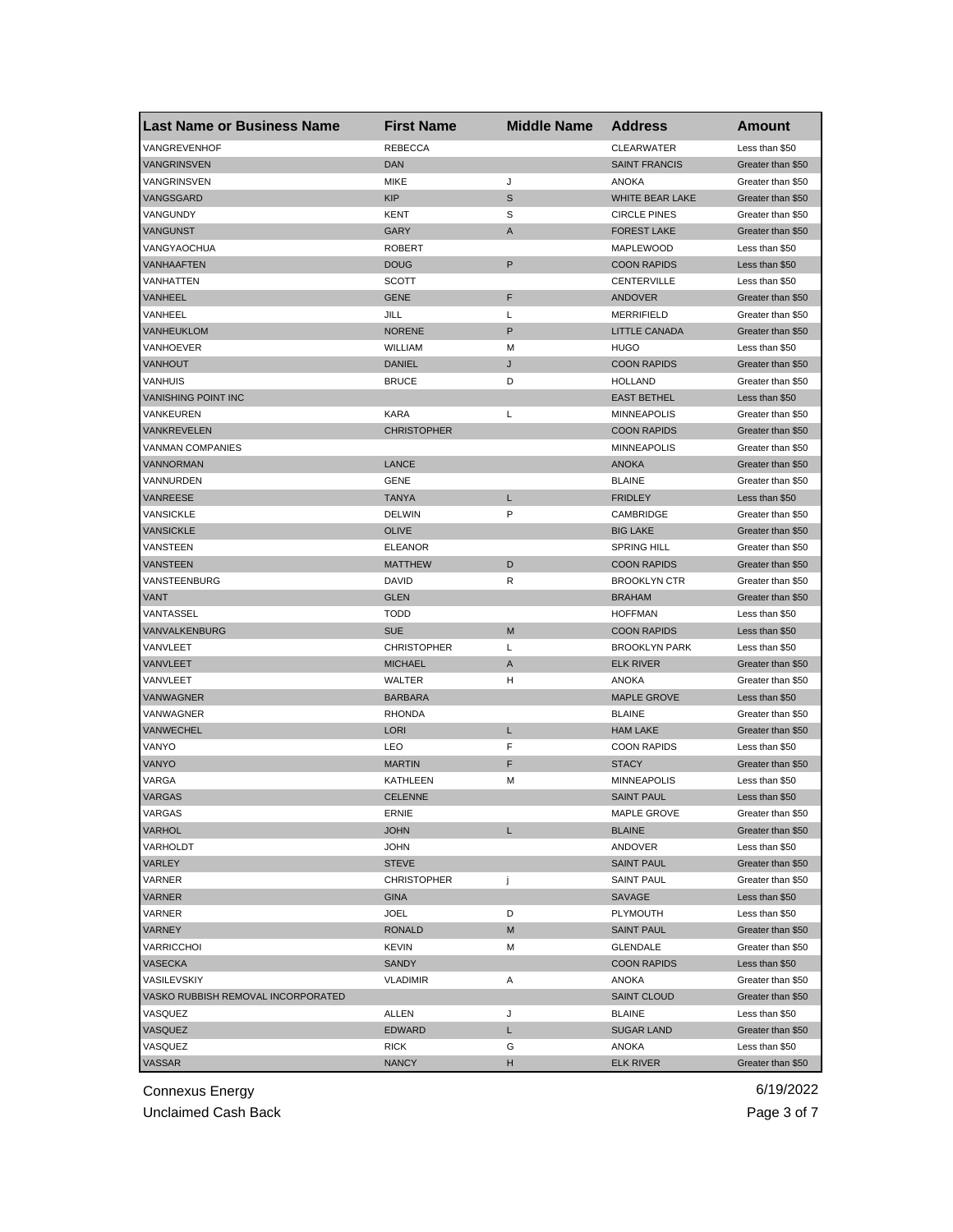| VASSAR<br><b>NATE</b><br>ZIMMERMAN<br>Less than \$50<br>VATNSDAL<br><b>LES</b><br><b>MINOT</b><br>Greater than \$50<br>VATTER<br><b>KIMBERLY</b><br>S<br><b>COON RAPIDS</b><br>Greater than \$50<br><b>VAUDRIN</b><br><b>THOMAS</b><br>D<br><b>RAMSEY</b><br>Greater than \$50<br>VAUDRIN<br><b>THOMAS</b><br>D<br><b>COON RAPIDS</b><br>Greater than \$50<br><b>VAUGHN</b><br>Τ<br><b>ALLONE</b><br><b>STACY</b><br>Less than \$50<br>VAUGHN<br><b>THERESA</b><br>D<br><b>BLAINE</b><br>Greater than \$50<br><b>VAUX</b><br><b>JAMES</b><br><b>CIRCLE PINES</b><br>L<br>Greater than \$50<br>VAVERE<br>VAL<br><b>HUDSON</b><br>Less than \$50<br><b>VAZIRI</b><br><b>DARIUSH</b><br><b>BLAINE</b><br>Less than \$50<br>VEAL<br><b>ANOKA</b><br><b>RICHARD</b><br>Less than \$50<br><b>VEDDERS</b><br><b>HARV</b><br><b>MILACA</b><br>Greater than \$50<br><b>VEDDERS</b><br>LIZA<br><b>ELK RIVER</b><br>Greater than \$50<br>VEERAMALLAY<br><b>NAIOMIE</b><br>ZIMMERMAN<br>Less than \$50<br><b>VEIMAN</b><br>С<br>Α<br><b>SUN CITY</b><br>Less than \$50<br>W<br><b>VEIT</b><br><b>TIMOTHY</b><br><b>ELK RIVER</b><br>Greater than \$50<br>VEITH<br><b>JOHN</b><br>Α<br><b>COON RAPIDS</b><br>Greater than \$50<br>VELA<br><b>PASKO</b><br><b>SAINT PAUL</b><br>Greater than \$50<br>VELANDER<br><b>IRENE</b><br><b>MINNETONKA</b><br>Greater than \$50<br>Κ<br>VELARDE<br><b>TONI</b><br><b>ANDOVER</b><br>Greater than \$50<br>VELDHOUSE<br><b>JEANETTE</b><br>М<br>EAGAN<br>Greater than \$50<br><b>VELLIEUX</b><br>GARRETT<br>W<br><b>VADNAIS HEIGHTS</b><br>Greater than \$50<br>VELMEIR CONSTRUCTION SERVICES<br><b>WEST BLOOMFIELD</b><br>Less than \$50<br>VELTKAMP<br><b>PAULA</b><br><b>PLYMOUTH</b><br>Greater than \$50<br>VENEGALLA<br><b>SIREESHA</b><br><b>BLAINE</b><br>Less than \$50<br>VENKATARAMAN<br><b>SHRUTHI</b><br><b>PLYMOUTH</b><br>Less than \$50<br>Κ<br>VENSLAND<br>SANDRA<br>ZIMMERMAN<br>Greater than \$50<br><b>VENSTAD</b><br><b>STEVE</b><br>A<br><b>RAMSEY</b><br>Greater than \$50<br><b>VENTSCH INVESTMENT PROPERTIES</b><br>ZIMMERMAN<br>Less than \$50<br><b>ELLA</b><br>Ε<br>VERBY<br><b>FORT MYERS</b><br>Greater than \$50<br><b>VERCIMAK</b><br><b>JAMES</b><br>н<br><b>COON RAPIDS</b><br>Greater than \$50<br>С<br><b>VERDORN</b><br><b>JAKE</b><br><b>BLAINE</b><br>Less than \$50<br><b>VERGIN</b><br>LARRY<br><b>COON RAPIDS</b><br>Α<br>Greater than \$50<br>W<br>VERHAAL<br><b>LYNN</b><br><b>WOODBURY</b><br>Greater than \$50<br><b>VERKENNES</b><br><b>MARY</b><br>Κ<br><b>BROOKLYN PARK</b><br>Greater than \$50<br><b>VERMAAK</b><br><b>THOMAS</b><br><b>COON RAPIDS</b><br>Less than \$50 | <b>Last Name or Business Name</b> | <b>First Name</b> | <b>Middle Name</b> | <b>Address</b> | Amount |
|------------------------------------------------------------------------------------------------------------------------------------------------------------------------------------------------------------------------------------------------------------------------------------------------------------------------------------------------------------------------------------------------------------------------------------------------------------------------------------------------------------------------------------------------------------------------------------------------------------------------------------------------------------------------------------------------------------------------------------------------------------------------------------------------------------------------------------------------------------------------------------------------------------------------------------------------------------------------------------------------------------------------------------------------------------------------------------------------------------------------------------------------------------------------------------------------------------------------------------------------------------------------------------------------------------------------------------------------------------------------------------------------------------------------------------------------------------------------------------------------------------------------------------------------------------------------------------------------------------------------------------------------------------------------------------------------------------------------------------------------------------------------------------------------------------------------------------------------------------------------------------------------------------------------------------------------------------------------------------------------------------------------------------------------------------------------------------------------------------------------------------------------------------------------------------------------------------------------------------------------------------------------------------------------------------------------------------------------------------------------------------------------------------------------------------------------------------------------------------------------------------------------------------------------------------------------------------------------------------------------------------------------------|-----------------------------------|-------------------|--------------------|----------------|--------|
|                                                                                                                                                                                                                                                                                                                                                                                                                                                                                                                                                                                                                                                                                                                                                                                                                                                                                                                                                                                                                                                                                                                                                                                                                                                                                                                                                                                                                                                                                                                                                                                                                                                                                                                                                                                                                                                                                                                                                                                                                                                                                                                                                                                                                                                                                                                                                                                                                                                                                                                                                                                                                                                      |                                   |                   |                    |                |        |
|                                                                                                                                                                                                                                                                                                                                                                                                                                                                                                                                                                                                                                                                                                                                                                                                                                                                                                                                                                                                                                                                                                                                                                                                                                                                                                                                                                                                                                                                                                                                                                                                                                                                                                                                                                                                                                                                                                                                                                                                                                                                                                                                                                                                                                                                                                                                                                                                                                                                                                                                                                                                                                                      |                                   |                   |                    |                |        |
|                                                                                                                                                                                                                                                                                                                                                                                                                                                                                                                                                                                                                                                                                                                                                                                                                                                                                                                                                                                                                                                                                                                                                                                                                                                                                                                                                                                                                                                                                                                                                                                                                                                                                                                                                                                                                                                                                                                                                                                                                                                                                                                                                                                                                                                                                                                                                                                                                                                                                                                                                                                                                                                      |                                   |                   |                    |                |        |
|                                                                                                                                                                                                                                                                                                                                                                                                                                                                                                                                                                                                                                                                                                                                                                                                                                                                                                                                                                                                                                                                                                                                                                                                                                                                                                                                                                                                                                                                                                                                                                                                                                                                                                                                                                                                                                                                                                                                                                                                                                                                                                                                                                                                                                                                                                                                                                                                                                                                                                                                                                                                                                                      |                                   |                   |                    |                |        |
|                                                                                                                                                                                                                                                                                                                                                                                                                                                                                                                                                                                                                                                                                                                                                                                                                                                                                                                                                                                                                                                                                                                                                                                                                                                                                                                                                                                                                                                                                                                                                                                                                                                                                                                                                                                                                                                                                                                                                                                                                                                                                                                                                                                                                                                                                                                                                                                                                                                                                                                                                                                                                                                      |                                   |                   |                    |                |        |
|                                                                                                                                                                                                                                                                                                                                                                                                                                                                                                                                                                                                                                                                                                                                                                                                                                                                                                                                                                                                                                                                                                                                                                                                                                                                                                                                                                                                                                                                                                                                                                                                                                                                                                                                                                                                                                                                                                                                                                                                                                                                                                                                                                                                                                                                                                                                                                                                                                                                                                                                                                                                                                                      |                                   |                   |                    |                |        |
|                                                                                                                                                                                                                                                                                                                                                                                                                                                                                                                                                                                                                                                                                                                                                                                                                                                                                                                                                                                                                                                                                                                                                                                                                                                                                                                                                                                                                                                                                                                                                                                                                                                                                                                                                                                                                                                                                                                                                                                                                                                                                                                                                                                                                                                                                                                                                                                                                                                                                                                                                                                                                                                      |                                   |                   |                    |                |        |
|                                                                                                                                                                                                                                                                                                                                                                                                                                                                                                                                                                                                                                                                                                                                                                                                                                                                                                                                                                                                                                                                                                                                                                                                                                                                                                                                                                                                                                                                                                                                                                                                                                                                                                                                                                                                                                                                                                                                                                                                                                                                                                                                                                                                                                                                                                                                                                                                                                                                                                                                                                                                                                                      |                                   |                   |                    |                |        |
|                                                                                                                                                                                                                                                                                                                                                                                                                                                                                                                                                                                                                                                                                                                                                                                                                                                                                                                                                                                                                                                                                                                                                                                                                                                                                                                                                                                                                                                                                                                                                                                                                                                                                                                                                                                                                                                                                                                                                                                                                                                                                                                                                                                                                                                                                                                                                                                                                                                                                                                                                                                                                                                      |                                   |                   |                    |                |        |
|                                                                                                                                                                                                                                                                                                                                                                                                                                                                                                                                                                                                                                                                                                                                                                                                                                                                                                                                                                                                                                                                                                                                                                                                                                                                                                                                                                                                                                                                                                                                                                                                                                                                                                                                                                                                                                                                                                                                                                                                                                                                                                                                                                                                                                                                                                                                                                                                                                                                                                                                                                                                                                                      |                                   |                   |                    |                |        |
|                                                                                                                                                                                                                                                                                                                                                                                                                                                                                                                                                                                                                                                                                                                                                                                                                                                                                                                                                                                                                                                                                                                                                                                                                                                                                                                                                                                                                                                                                                                                                                                                                                                                                                                                                                                                                                                                                                                                                                                                                                                                                                                                                                                                                                                                                                                                                                                                                                                                                                                                                                                                                                                      |                                   |                   |                    |                |        |
|                                                                                                                                                                                                                                                                                                                                                                                                                                                                                                                                                                                                                                                                                                                                                                                                                                                                                                                                                                                                                                                                                                                                                                                                                                                                                                                                                                                                                                                                                                                                                                                                                                                                                                                                                                                                                                                                                                                                                                                                                                                                                                                                                                                                                                                                                                                                                                                                                                                                                                                                                                                                                                                      |                                   |                   |                    |                |        |
|                                                                                                                                                                                                                                                                                                                                                                                                                                                                                                                                                                                                                                                                                                                                                                                                                                                                                                                                                                                                                                                                                                                                                                                                                                                                                                                                                                                                                                                                                                                                                                                                                                                                                                                                                                                                                                                                                                                                                                                                                                                                                                                                                                                                                                                                                                                                                                                                                                                                                                                                                                                                                                                      |                                   |                   |                    |                |        |
|                                                                                                                                                                                                                                                                                                                                                                                                                                                                                                                                                                                                                                                                                                                                                                                                                                                                                                                                                                                                                                                                                                                                                                                                                                                                                                                                                                                                                                                                                                                                                                                                                                                                                                                                                                                                                                                                                                                                                                                                                                                                                                                                                                                                                                                                                                                                                                                                                                                                                                                                                                                                                                                      |                                   |                   |                    |                |        |
|                                                                                                                                                                                                                                                                                                                                                                                                                                                                                                                                                                                                                                                                                                                                                                                                                                                                                                                                                                                                                                                                                                                                                                                                                                                                                                                                                                                                                                                                                                                                                                                                                                                                                                                                                                                                                                                                                                                                                                                                                                                                                                                                                                                                                                                                                                                                                                                                                                                                                                                                                                                                                                                      |                                   |                   |                    |                |        |
|                                                                                                                                                                                                                                                                                                                                                                                                                                                                                                                                                                                                                                                                                                                                                                                                                                                                                                                                                                                                                                                                                                                                                                                                                                                                                                                                                                                                                                                                                                                                                                                                                                                                                                                                                                                                                                                                                                                                                                                                                                                                                                                                                                                                                                                                                                                                                                                                                                                                                                                                                                                                                                                      |                                   |                   |                    |                |        |
|                                                                                                                                                                                                                                                                                                                                                                                                                                                                                                                                                                                                                                                                                                                                                                                                                                                                                                                                                                                                                                                                                                                                                                                                                                                                                                                                                                                                                                                                                                                                                                                                                                                                                                                                                                                                                                                                                                                                                                                                                                                                                                                                                                                                                                                                                                                                                                                                                                                                                                                                                                                                                                                      |                                   |                   |                    |                |        |
|                                                                                                                                                                                                                                                                                                                                                                                                                                                                                                                                                                                                                                                                                                                                                                                                                                                                                                                                                                                                                                                                                                                                                                                                                                                                                                                                                                                                                                                                                                                                                                                                                                                                                                                                                                                                                                                                                                                                                                                                                                                                                                                                                                                                                                                                                                                                                                                                                                                                                                                                                                                                                                                      |                                   |                   |                    |                |        |
|                                                                                                                                                                                                                                                                                                                                                                                                                                                                                                                                                                                                                                                                                                                                                                                                                                                                                                                                                                                                                                                                                                                                                                                                                                                                                                                                                                                                                                                                                                                                                                                                                                                                                                                                                                                                                                                                                                                                                                                                                                                                                                                                                                                                                                                                                                                                                                                                                                                                                                                                                                                                                                                      |                                   |                   |                    |                |        |
|                                                                                                                                                                                                                                                                                                                                                                                                                                                                                                                                                                                                                                                                                                                                                                                                                                                                                                                                                                                                                                                                                                                                                                                                                                                                                                                                                                                                                                                                                                                                                                                                                                                                                                                                                                                                                                                                                                                                                                                                                                                                                                                                                                                                                                                                                                                                                                                                                                                                                                                                                                                                                                                      |                                   |                   |                    |                |        |
|                                                                                                                                                                                                                                                                                                                                                                                                                                                                                                                                                                                                                                                                                                                                                                                                                                                                                                                                                                                                                                                                                                                                                                                                                                                                                                                                                                                                                                                                                                                                                                                                                                                                                                                                                                                                                                                                                                                                                                                                                                                                                                                                                                                                                                                                                                                                                                                                                                                                                                                                                                                                                                                      |                                   |                   |                    |                |        |
|                                                                                                                                                                                                                                                                                                                                                                                                                                                                                                                                                                                                                                                                                                                                                                                                                                                                                                                                                                                                                                                                                                                                                                                                                                                                                                                                                                                                                                                                                                                                                                                                                                                                                                                                                                                                                                                                                                                                                                                                                                                                                                                                                                                                                                                                                                                                                                                                                                                                                                                                                                                                                                                      |                                   |                   |                    |                |        |
|                                                                                                                                                                                                                                                                                                                                                                                                                                                                                                                                                                                                                                                                                                                                                                                                                                                                                                                                                                                                                                                                                                                                                                                                                                                                                                                                                                                                                                                                                                                                                                                                                                                                                                                                                                                                                                                                                                                                                                                                                                                                                                                                                                                                                                                                                                                                                                                                                                                                                                                                                                                                                                                      |                                   |                   |                    |                |        |
|                                                                                                                                                                                                                                                                                                                                                                                                                                                                                                                                                                                                                                                                                                                                                                                                                                                                                                                                                                                                                                                                                                                                                                                                                                                                                                                                                                                                                                                                                                                                                                                                                                                                                                                                                                                                                                                                                                                                                                                                                                                                                                                                                                                                                                                                                                                                                                                                                                                                                                                                                                                                                                                      |                                   |                   |                    |                |        |
|                                                                                                                                                                                                                                                                                                                                                                                                                                                                                                                                                                                                                                                                                                                                                                                                                                                                                                                                                                                                                                                                                                                                                                                                                                                                                                                                                                                                                                                                                                                                                                                                                                                                                                                                                                                                                                                                                                                                                                                                                                                                                                                                                                                                                                                                                                                                                                                                                                                                                                                                                                                                                                                      |                                   |                   |                    |                |        |
|                                                                                                                                                                                                                                                                                                                                                                                                                                                                                                                                                                                                                                                                                                                                                                                                                                                                                                                                                                                                                                                                                                                                                                                                                                                                                                                                                                                                                                                                                                                                                                                                                                                                                                                                                                                                                                                                                                                                                                                                                                                                                                                                                                                                                                                                                                                                                                                                                                                                                                                                                                                                                                                      |                                   |                   |                    |                |        |
|                                                                                                                                                                                                                                                                                                                                                                                                                                                                                                                                                                                                                                                                                                                                                                                                                                                                                                                                                                                                                                                                                                                                                                                                                                                                                                                                                                                                                                                                                                                                                                                                                                                                                                                                                                                                                                                                                                                                                                                                                                                                                                                                                                                                                                                                                                                                                                                                                                                                                                                                                                                                                                                      |                                   |                   |                    |                |        |
|                                                                                                                                                                                                                                                                                                                                                                                                                                                                                                                                                                                                                                                                                                                                                                                                                                                                                                                                                                                                                                                                                                                                                                                                                                                                                                                                                                                                                                                                                                                                                                                                                                                                                                                                                                                                                                                                                                                                                                                                                                                                                                                                                                                                                                                                                                                                                                                                                                                                                                                                                                                                                                                      |                                   |                   |                    |                |        |
|                                                                                                                                                                                                                                                                                                                                                                                                                                                                                                                                                                                                                                                                                                                                                                                                                                                                                                                                                                                                                                                                                                                                                                                                                                                                                                                                                                                                                                                                                                                                                                                                                                                                                                                                                                                                                                                                                                                                                                                                                                                                                                                                                                                                                                                                                                                                                                                                                                                                                                                                                                                                                                                      |                                   |                   |                    |                |        |
|                                                                                                                                                                                                                                                                                                                                                                                                                                                                                                                                                                                                                                                                                                                                                                                                                                                                                                                                                                                                                                                                                                                                                                                                                                                                                                                                                                                                                                                                                                                                                                                                                                                                                                                                                                                                                                                                                                                                                                                                                                                                                                                                                                                                                                                                                                                                                                                                                                                                                                                                                                                                                                                      |                                   |                   |                    |                |        |
|                                                                                                                                                                                                                                                                                                                                                                                                                                                                                                                                                                                                                                                                                                                                                                                                                                                                                                                                                                                                                                                                                                                                                                                                                                                                                                                                                                                                                                                                                                                                                                                                                                                                                                                                                                                                                                                                                                                                                                                                                                                                                                                                                                                                                                                                                                                                                                                                                                                                                                                                                                                                                                                      |                                   |                   |                    |                |        |
|                                                                                                                                                                                                                                                                                                                                                                                                                                                                                                                                                                                                                                                                                                                                                                                                                                                                                                                                                                                                                                                                                                                                                                                                                                                                                                                                                                                                                                                                                                                                                                                                                                                                                                                                                                                                                                                                                                                                                                                                                                                                                                                                                                                                                                                                                                                                                                                                                                                                                                                                                                                                                                                      |                                   |                   |                    |                |        |
|                                                                                                                                                                                                                                                                                                                                                                                                                                                                                                                                                                                                                                                                                                                                                                                                                                                                                                                                                                                                                                                                                                                                                                                                                                                                                                                                                                                                                                                                                                                                                                                                                                                                                                                                                                                                                                                                                                                                                                                                                                                                                                                                                                                                                                                                                                                                                                                                                                                                                                                                                                                                                                                      |                                   |                   |                    |                |        |
|                                                                                                                                                                                                                                                                                                                                                                                                                                                                                                                                                                                                                                                                                                                                                                                                                                                                                                                                                                                                                                                                                                                                                                                                                                                                                                                                                                                                                                                                                                                                                                                                                                                                                                                                                                                                                                                                                                                                                                                                                                                                                                                                                                                                                                                                                                                                                                                                                                                                                                                                                                                                                                                      |                                   |                   |                    |                |        |
|                                                                                                                                                                                                                                                                                                                                                                                                                                                                                                                                                                                                                                                                                                                                                                                                                                                                                                                                                                                                                                                                                                                                                                                                                                                                                                                                                                                                                                                                                                                                                                                                                                                                                                                                                                                                                                                                                                                                                                                                                                                                                                                                                                                                                                                                                                                                                                                                                                                                                                                                                                                                                                                      |                                   |                   |                    |                |        |
|                                                                                                                                                                                                                                                                                                                                                                                                                                                                                                                                                                                                                                                                                                                                                                                                                                                                                                                                                                                                                                                                                                                                                                                                                                                                                                                                                                                                                                                                                                                                                                                                                                                                                                                                                                                                                                                                                                                                                                                                                                                                                                                                                                                                                                                                                                                                                                                                                                                                                                                                                                                                                                                      |                                   |                   |                    |                |        |
| VERMILLION<br><b>MARK</b><br>Α<br><b>COON RAPIDS</b><br>Greater than \$50                                                                                                                                                                                                                                                                                                                                                                                                                                                                                                                                                                                                                                                                                                                                                                                                                                                                                                                                                                                                                                                                                                                                                                                                                                                                                                                                                                                                                                                                                                                                                                                                                                                                                                                                                                                                                                                                                                                                                                                                                                                                                                                                                                                                                                                                                                                                                                                                                                                                                                                                                                            |                                   |                   |                    |                |        |
| F<br><b>VERONIKAS</b><br><b>PAUL</b><br><b>COON RAPIDS</b><br>Greater than \$50                                                                                                                                                                                                                                                                                                                                                                                                                                                                                                                                                                                                                                                                                                                                                                                                                                                                                                                                                                                                                                                                                                                                                                                                                                                                                                                                                                                                                                                                                                                                                                                                                                                                                                                                                                                                                                                                                                                                                                                                                                                                                                                                                                                                                                                                                                                                                                                                                                                                                                                                                                      |                                   |                   |                    |                |        |
| <b>VESEL</b><br><b>FREDERICK</b><br>Г<br><b>BLAINE</b><br>Less than \$50                                                                                                                                                                                                                                                                                                                                                                                                                                                                                                                                                                                                                                                                                                                                                                                                                                                                                                                                                                                                                                                                                                                                                                                                                                                                                                                                                                                                                                                                                                                                                                                                                                                                                                                                                                                                                                                                                                                                                                                                                                                                                                                                                                                                                                                                                                                                                                                                                                                                                                                                                                             |                                   |                   |                    |                |        |
| <b>VESEL</b><br><b>JOHN</b><br>R<br>LANSING<br>Greater than \$50                                                                                                                                                                                                                                                                                                                                                                                                                                                                                                                                                                                                                                                                                                                                                                                                                                                                                                                                                                                                                                                                                                                                                                                                                                                                                                                                                                                                                                                                                                                                                                                                                                                                                                                                                                                                                                                                                                                                                                                                                                                                                                                                                                                                                                                                                                                                                                                                                                                                                                                                                                                     |                                   |                   |                    |                |        |
| <b>VESEY</b><br>GREG<br><b>MINNEAPOLIS</b><br>Less than \$50                                                                                                                                                                                                                                                                                                                                                                                                                                                                                                                                                                                                                                                                                                                                                                                                                                                                                                                                                                                                                                                                                                                                                                                                                                                                                                                                                                                                                                                                                                                                                                                                                                                                                                                                                                                                                                                                                                                                                                                                                                                                                                                                                                                                                                                                                                                                                                                                                                                                                                                                                                                         |                                   |                   |                    |                |        |
| <b>VEST</b><br>MELBA<br><b>VIRGINIA</b><br>Greater than \$50                                                                                                                                                                                                                                                                                                                                                                                                                                                                                                                                                                                                                                                                                                                                                                                                                                                                                                                                                                                                                                                                                                                                                                                                                                                                                                                                                                                                                                                                                                                                                                                                                                                                                                                                                                                                                                                                                                                                                                                                                                                                                                                                                                                                                                                                                                                                                                                                                                                                                                                                                                                         |                                   |                   |                    |                |        |
| VESTAL<br><b>CHARLES</b><br>R<br><b>FRIDLEY</b><br>Less than \$50                                                                                                                                                                                                                                                                                                                                                                                                                                                                                                                                                                                                                                                                                                                                                                                                                                                                                                                                                                                                                                                                                                                                                                                                                                                                                                                                                                                                                                                                                                                                                                                                                                                                                                                                                                                                                                                                                                                                                                                                                                                                                                                                                                                                                                                                                                                                                                                                                                                                                                                                                                                    |                                   |                   |                    |                |        |
| <b>VESTERBY</b><br><b>SHERI</b><br><b>LINO LAKES</b><br>Greater than \$50                                                                                                                                                                                                                                                                                                                                                                                                                                                                                                                                                                                                                                                                                                                                                                                                                                                                                                                                                                                                                                                                                                                                                                                                                                                                                                                                                                                                                                                                                                                                                                                                                                                                                                                                                                                                                                                                                                                                                                                                                                                                                                                                                                                                                                                                                                                                                                                                                                                                                                                                                                            |                                   |                   |                    |                |        |
| VETERANS<br>WHITE BEAR LAKE<br>Greater than \$50<br><b>ADMINISTRATION</b>                                                                                                                                                                                                                                                                                                                                                                                                                                                                                                                                                                                                                                                                                                                                                                                                                                                                                                                                                                                                                                                                                                                                                                                                                                                                                                                                                                                                                                                                                                                                                                                                                                                                                                                                                                                                                                                                                                                                                                                                                                                                                                                                                                                                                                                                                                                                                                                                                                                                                                                                                                            |                                   |                   |                    |                |        |
| <b>VETERANS</b><br><b>ADMINISTRATION</b><br>WHITE BEAR LAKE<br>Greater than \$50                                                                                                                                                                                                                                                                                                                                                                                                                                                                                                                                                                                                                                                                                                                                                                                                                                                                                                                                                                                                                                                                                                                                                                                                                                                                                                                                                                                                                                                                                                                                                                                                                                                                                                                                                                                                                                                                                                                                                                                                                                                                                                                                                                                                                                                                                                                                                                                                                                                                                                                                                                     |                                   |                   |                    |                |        |
| <b>VETERANS</b><br><b>ADMINISTRATION</b><br><b>LINO LAKES</b><br>Greater than \$50                                                                                                                                                                                                                                                                                                                                                                                                                                                                                                                                                                                                                                                                                                                                                                                                                                                                                                                                                                                                                                                                                                                                                                                                                                                                                                                                                                                                                                                                                                                                                                                                                                                                                                                                                                                                                                                                                                                                                                                                                                                                                                                                                                                                                                                                                                                                                                                                                                                                                                                                                                   |                                   |                   |                    |                |        |
| <b>VETERANS ADMINISTRATION</b><br><b>SAINT FRANCIS</b><br>Greater than \$50                                                                                                                                                                                                                                                                                                                                                                                                                                                                                                                                                                                                                                                                                                                                                                                                                                                                                                                                                                                                                                                                                                                                                                                                                                                                                                                                                                                                                                                                                                                                                                                                                                                                                                                                                                                                                                                                                                                                                                                                                                                                                                                                                                                                                                                                                                                                                                                                                                                                                                                                                                          |                                   |                   |                    |                |        |
| VETERANS ADMINISTRATION CHIEF<br>Greater than \$50<br><b>MINNEAPOLIS</b>                                                                                                                                                                                                                                                                                                                                                                                                                                                                                                                                                                                                                                                                                                                                                                                                                                                                                                                                                                                                                                                                                                                                                                                                                                                                                                                                                                                                                                                                                                                                                                                                                                                                                                                                                                                                                                                                                                                                                                                                                                                                                                                                                                                                                                                                                                                                                                                                                                                                                                                                                                             |                                   |                   |                    |                |        |
| <b>VETSCH</b><br>KEITH<br>D<br><b>ELK RIVER</b><br>Greater than \$50                                                                                                                                                                                                                                                                                                                                                                                                                                                                                                                                                                                                                                                                                                                                                                                                                                                                                                                                                                                                                                                                                                                                                                                                                                                                                                                                                                                                                                                                                                                                                                                                                                                                                                                                                                                                                                                                                                                                                                                                                                                                                                                                                                                                                                                                                                                                                                                                                                                                                                                                                                                 |                                   |                   |                    |                |        |
| Е<br><b>VETSCH</b><br><b>RUSSELL</b><br><b>HAM LAKE</b><br>Greater than \$50                                                                                                                                                                                                                                                                                                                                                                                                                                                                                                                                                                                                                                                                                                                                                                                                                                                                                                                                                                                                                                                                                                                                                                                                                                                                                                                                                                                                                                                                                                                                                                                                                                                                                                                                                                                                                                                                                                                                                                                                                                                                                                                                                                                                                                                                                                                                                                                                                                                                                                                                                                         |                                   |                   |                    |                |        |
| VETTLING NANCY K RIGHT-WAY CAULKING<br><b>BLAINE</b><br>Greater than \$50                                                                                                                                                                                                                                                                                                                                                                                                                                                                                                                                                                                                                                                                                                                                                                                                                                                                                                                                                                                                                                                                                                                                                                                                                                                                                                                                                                                                                                                                                                                                                                                                                                                                                                                                                                                                                                                                                                                                                                                                                                                                                                                                                                                                                                                                                                                                                                                                                                                                                                                                                                            |                                   |                   |                    |                |        |
| VEVEA<br>CAROLYN<br>LITCHFIELD<br>Greater than \$50                                                                                                                                                                                                                                                                                                                                                                                                                                                                                                                                                                                                                                                                                                                                                                                                                                                                                                                                                                                                                                                                                                                                                                                                                                                                                                                                                                                                                                                                                                                                                                                                                                                                                                                                                                                                                                                                                                                                                                                                                                                                                                                                                                                                                                                                                                                                                                                                                                                                                                                                                                                                  |                                   |                   |                    |                |        |
| VEVEA<br><b>DARLA</b><br>R<br><b>ANOKA</b><br>Greater than \$50                                                                                                                                                                                                                                                                                                                                                                                                                                                                                                                                                                                                                                                                                                                                                                                                                                                                                                                                                                                                                                                                                                                                                                                                                                                                                                                                                                                                                                                                                                                                                                                                                                                                                                                                                                                                                                                                                                                                                                                                                                                                                                                                                                                                                                                                                                                                                                                                                                                                                                                                                                                      |                                   |                   |                    |                |        |
| VEVEA<br><b>DAVID</b><br>R<br><b>RAMSEY</b><br>Less than \$50                                                                                                                                                                                                                                                                                                                                                                                                                                                                                                                                                                                                                                                                                                                                                                                                                                                                                                                                                                                                                                                                                                                                                                                                                                                                                                                                                                                                                                                                                                                                                                                                                                                                                                                                                                                                                                                                                                                                                                                                                                                                                                                                                                                                                                                                                                                                                                                                                                                                                                                                                                                        |                                   |                   |                    |                |        |
| <b>VEVEA</b><br><b>THOMAS</b><br>D<br><b>CHANDLER</b><br>Greater than \$50                                                                                                                                                                                                                                                                                                                                                                                                                                                                                                                                                                                                                                                                                                                                                                                                                                                                                                                                                                                                                                                                                                                                                                                                                                                                                                                                                                                                                                                                                                                                                                                                                                                                                                                                                                                                                                                                                                                                                                                                                                                                                                                                                                                                                                                                                                                                                                                                                                                                                                                                                                           |                                   |                   |                    |                |        |

Unclaimed Cash Back **Page 4 of 7**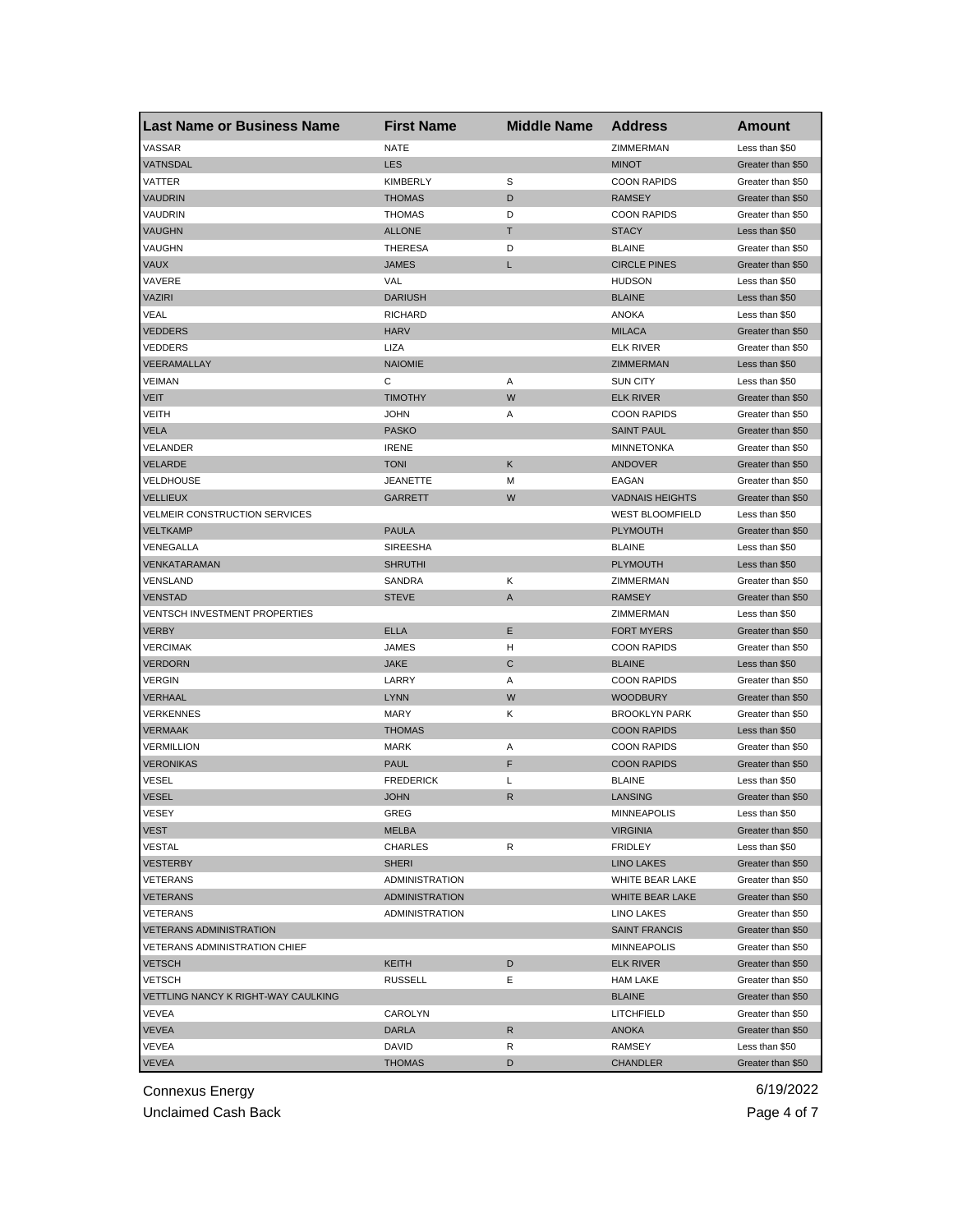| <b>Last Name or Business Name</b>                 | <b>First Name</b> | <b>Middle Name</b> | <b>Address</b>       | <b>Amount</b>     |
|---------------------------------------------------|-------------------|--------------------|----------------------|-------------------|
| <b>VICE</b>                                       | <b>GERALD</b>     | Г                  | <b>ANOKA</b>         | Greater than \$50 |
| <b>VICHOREK</b>                                   | <b>MICHAEL</b>    |                    | <b>STACY</b>         | Greater than \$50 |
| VICKARYOUS                                        | CAROLE            | R                  | <b>MINNEAPOLIS</b>   | Greater than \$50 |
| <b>VICKARYOUS</b>                                 | <b>DAVID</b>      | L                  | <b>ANDOVER</b>       | Greater than \$50 |
| <b>VICKARYOUS</b>                                 | <b>JAMES</b>      |                    | <b>ROSEAU</b>        | Greater than \$50 |
| <b>VICKERMAN</b>                                  | <b>KELLY</b>      | D                  | <b>GARRISON</b>      | Less than \$50    |
| <b>VICKERMAN</b>                                  | <b>RICHARD</b>    |                    | <b>COON RAPIDS</b>   | Greater than \$50 |
| <b>VICKERMAN</b>                                  | <b>THOMAS</b>     | Τ                  | <b>NORTH BRANCH</b>  | Less than \$50    |
| <b>VICKERS</b>                                    | <b>BRET</b>       | D                  | <b>COON RAPIDS</b>   | Greater than \$50 |
| <b>VICKERS</b>                                    | <b>JUNIOUS</b>    | $\vee$             | <b>SAINT PAUL</b>    | Greater than \$50 |
| <b>VICKSTROM</b>                                  | WANDA             |                    | <b>COON RAPIDS</b>   | Greater than \$50 |
| <b>VICTORIAN</b>                                  | <b>PATRICIA</b>   | A                  | <b>SAINT PAUL</b>    | Greater than \$50 |
| VICTORIAS COLLECTION PIONEER VILLAGE M            |                   |                    | <b>BLAINE</b>        | Greater than \$50 |
| VICTORY SPORTS GRILL AND BAR                      |                   |                    | <b>BIG LAKE</b>      | Greater than \$50 |
| <b>VIDEO</b>                                      | <b>DEPOT</b>      |                    | <b>BLAINE</b>        | Greater than \$50 |
| <b>VIDEO</b>                                      | IV                |                    | <b>CEDAR</b>         | Greater than \$50 |
| <b>VIDEO</b>                                      | <b>UPDATE</b>     | #61                | <b>RAMSEY</b>        | Greater than \$50 |
| <b>VIDEO BUG</b>                                  |                   |                    | <b>WYOMING</b>       | Greater than \$50 |
| VIDEO ISLAND INC                                  |                   |                    | <b>CHAMPLIN</b>      | Greater than \$50 |
| <b>VIDEO TREASURES OF CR</b>                      |                   |                    | <b>COON RAPIDS</b>   | Greater than \$50 |
| VIDMAR                                            | ANNE              | M                  | ANDOVER              | Less than \$50    |
| <b>VIEN</b>                                       | <b>MICHAEL</b>    | F                  | <b>CRYSTAL</b>       | Greater than \$50 |
| VIEN                                              | <b>TIMOTHY</b>    | Α                  | ANDOVER              | Greater than \$50 |
| <b>VIERZBA</b>                                    | <b>HAROLD</b>     | W                  | <b>FOREST LAKE</b>   | Greater than \$50 |
| VIERZBA                                           | <b>RICHARD</b>    | С                  | <b>ELK RIVER</b>     | Greater than \$50 |
| <b>VIETZ</b>                                      | <b>NORMAN</b>     | J                  | <b>EAGLE</b>         | Greater than \$50 |
| <b>VIGDAL</b>                                     | <b>DAVID</b>      |                    | <b>BECKER</b>        | Greater than \$50 |
| <b>VIGEN</b>                                      | <b>THOMAS</b>     | Ε                  | <b>BIG LAKE</b>      | Greater than \$50 |
| VIK                                               | JAMES             | Α                  | <b>COON RAPIDS</b>   | Greater than \$50 |
| <b>VIKESLAND</b>                                  | <b>JOEL</b>       | Ε                  | <b>PHOENIX</b>       | Less than \$50    |
| VIKING COUNCIL RUM RIVER                          |                   |                    | <b>ROBBINSDALE</b>   | Less than \$50    |
| <b>VIKING COUNCIL RUM RIVER</b>                   |                   |                    | <b>ROBBINSDALE</b>   | Greater than \$50 |
| VILAYSACK                                         | <b>VIXAY</b>      |                    | <b>BROOKLYN PARK</b> | Greater than \$50 |
| <b>VILENDRER</b>                                  | <b>DOUGLAS</b>    |                    | <b>MESA</b>          | Greater than \$50 |
| VILLA                                             | <b>RANDY</b>      |                    | LAKEVILLE            | Greater than \$50 |
| VILLA ROSA INVESTMENT CO                          |                   |                    | <b>COON RAPIDS</b>   | Greater than \$50 |
| VILLAGE 10 SHOPPING CTR*                          |                   |                    | <b>BLOOMINGTON</b>   |                   |
| VILLAGE 10 SHOPPING CTR*                          |                   |                    | <b>OAK BROOK</b>     | Greater than \$50 |
|                                                   |                   |                    |                      | Less than \$50    |
| VILLAGE CLEANERS<br><b>VILLAGE QUEEN CLEANERS</b> |                   |                    | <b>ANOKA</b>         | Less than \$50    |
|                                                   |                   |                    | <b>COON RAPIDS</b>   | Greater than \$50 |
| VILLAREAL                                         | VICTORIA          | E                  | SAINT PAUL           | Greater than \$50 |
| <b>VILLAS</b>                                     | <b>MARGARET</b>   | Е                  | <b>HIBBING</b>       | Greater than \$50 |
| VILLELLA                                          | <b>ANTHONY</b>    | F                  | <b>WYOMING</b>       | Greater than \$50 |
| VILLELLA                                          | <b>FRANK</b>      | S                  | <b>CIRCLE PINES</b>  | Greater than \$50 |
| VILLELLA                                          | GERALD            | N                  | <b>BLAINE</b>        | Greater than \$50 |
| <b>VILLELLA</b>                                   | <b>JENNIFER</b>   | M                  | <b>ROSEVILLE</b>     | Greater than \$50 |
| VILLELLA                                          | <b>RICHARD</b>    | J                  | <b>SAINT PAUL</b>    | Greater than \$50 |
| <b>VILLELLA</b>                                   | SANDY             | T.                 | LAUDERDALE           | Greater than \$50 |
| VILLELLA                                          | <b>SHARON</b>     | M                  | <b>BLAINE</b>        | Greater than \$50 |
| <b>VILLELLA</b>                                   | <b>VINCENT</b>    | J                  | <b>COON RAPIDS</b>   | Greater than \$50 |
| VILLENEUVE                                        | <b>FRANCIS</b>    | Α                  | RAMSEY               | Less than \$50    |
| <b>VILLNOW</b>                                    | <b>LOREN</b>      |                    | <b>MILACA</b>        | Greater than \$50 |
| <b>VINCENT</b>                                    | ROBIN             | D                  | <b>EAST BETHEL</b>   | Greater than \$50 |
| <b>VINCENT</b>                                    | <b>RUSSELL</b>    |                    | AMERY                | Greater than \$50 |
| <b>VINCENT</b>                                    | <b>VICKIE</b>     | Α                  | <b>BROOKLYN PARK</b> | Greater than \$50 |
| <b>VINES</b>                                      | <b>DONALD</b>     | н                  | <b>COON RAPIDS</b>   | Greater than \$50 |

Unclaimed Cash Back **Page 5 of 7**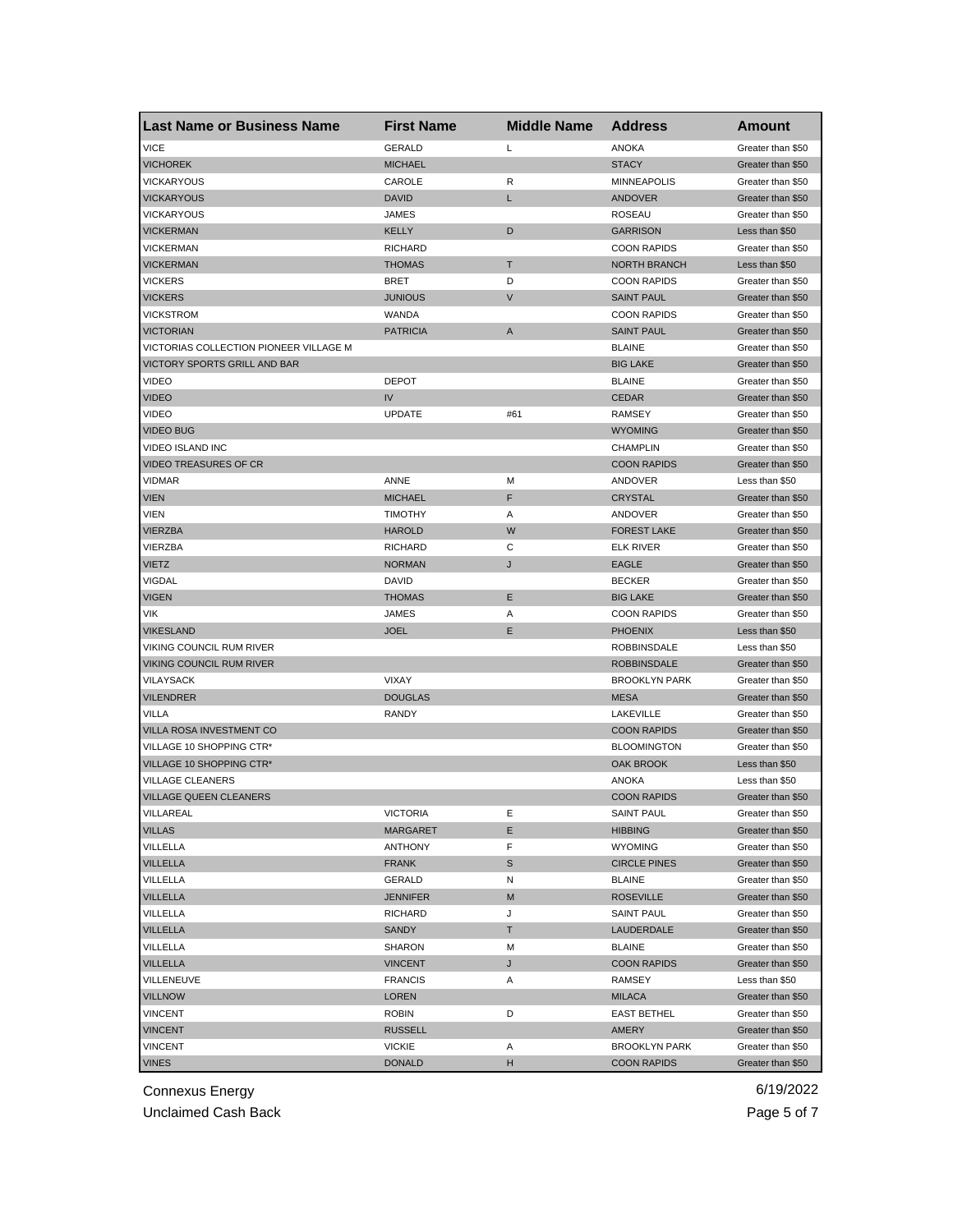| <b>Last Name or Business Name</b> | <b>First Name</b>  | <b>Middle Name</b> | <b>Address</b>       | <b>Amount</b>     |
|-----------------------------------|--------------------|--------------------|----------------------|-------------------|
| <b>VINK</b>                       | <b>ROGER</b>       |                    | <b>BALSAM LAKE</b>   | Less than \$50    |
| <b>VINSON</b>                     | <b>ARNOLD</b>      | W                  | <b>ROSEVILLE</b>     | Less than \$50    |
| <b>VIRCHOW</b>                    | <b>CHRISTOPHER</b> |                    | <b>COON RAPIDS</b>   | Greater than \$50 |
| <b>VIRDEN</b>                     | DALE               |                    | <b>WYOMING</b>       | Greater than \$50 |
| <b>VIRKUS</b>                     | <b>MARTY</b>       |                    | <b>BLAINE</b>        | Greater than \$50 |
| <b>VIRKUS</b>                     | <b>TRACY</b>       |                    | <b>COON RAPIDS</b>   | Less than \$50    |
| <b>VIRTS</b>                      | PAUL               | н                  | <b>ROSEVILLE</b>     | Less than \$50    |
| VISIONARY HOMES, INC              |                    |                    | <b>BARNUM</b>        | Greater than \$50 |
| VISTA CONST INC                   |                    |                    | <b>ANDOVER</b>       | Less than \$50    |
| <b>VISTA LANDSCAPING</b>          |                    |                    | <b>BLAINE</b>        | Less than \$50    |
| VITITOE                           | <b>TIFFANY</b>     |                    | <b>COON RAPIDS</b>   | Less than \$50    |
| <b>VLAMINCK</b>                   | <b>JOLENE</b>      | J                  | <b>MINNEAPOLIS</b>   | Greater than \$50 |
| <b>VNUK</b>                       | <b>GREGORY</b>     | М                  | <b>DAYTON</b>        | Greater than \$50 |
| VO                                | <b>VAN</b>         | <sub>SO</sub>      | <b>CIRCLE PINES</b>  | Greater than \$50 |
| VOCHOSKA                          | JAMES              |                    | <b>ANOKA</b>         | Greater than \$50 |
| <b>VOCKRODT</b>                   | <b>MICHAEL</b>     |                    | <b>CLOVIS</b>        | Less than \$50    |
| VODICKA                           | GARY               | J                  | <b>FOREST LAKE</b>   | Greater than \$50 |
| <b>VOEDISCH</b>                   | <b>BARBARA</b>     |                    | <b>MINNEAPOLIS</b>   | Greater than \$50 |
| VOELK                             | <b>JOHN</b>        | Κ                  | <b>PRIOR LAKE</b>    | Greater than \$50 |
| <b>VOELKER</b>                    | <b>WILLIAM</b>     | Α                  | <b>SCANDIA</b>       | Greater than \$50 |
| VOELLER                           | <b>GEORGE</b>      | Ε                  | <b>ASHBY</b>         | Greater than \$50 |
| <b>VOELLER</b>                    | <b>ROBERT</b>      | J                  | <b>LINO LAKES</b>    | Less than \$50    |
| VOERDING                          | CARLA              |                    | ZIMMERMAN            | Less than \$50    |
| VOGE                              | <b>CORALEE</b>     | J                  | <b>BOCA RATON</b>    | Less than \$50    |
| VOGEL                             | <b>BARBARA</b>     | С                  | <b>ROGERS</b>        | Greater than \$50 |
| VOGEL                             | <b>ELIZABETH</b>   | A                  | <b>MAPLE GROVE</b>   | Greater than \$50 |
| VOGEL                             | <b>SCOTT</b>       | С                  | <b>PRINCETON</b>     | Less than \$50    |
| VOGEL                             | SCOTT              | Г                  | <b>ELK RIVER</b>     | Greater than \$50 |
| VOGEL                             | SHERIDAN           | В                  | <b>BOYNTON BEACH</b> | Greater than \$50 |
| <b>VOGELPOHL</b>                  | <b>DWAIN</b>       | M                  | <b>CAMBRIDGE</b>     | Greater than \$50 |
| VOGELSANG RUDY & RT 1 BOX BOX 366 |                    |                    | <b>CLARKS GROVE</b>  | Less than \$50    |
| <b>VOGES</b>                      | <b>JODY</b>        |                    | <b>COON RAPIDS</b>   | Greater than \$50 |
| VOGT                              | FARAH              |                    | <b>ANOKA</b>         | Less than \$50    |
| VOGT                              | GARY               |                    | <b>OSCEOLA</b>       | Greater than \$50 |
| VOGT                              | <b>MELVIN</b>      | W                  | <b>MC GRATH</b>      | Greater than \$50 |
| VOGT                              | <b>RUTHEY</b>      |                    | <b>COON RAPIDS</b>   | Greater than \$50 |
| VOGT                              | <b>TIMOTHY</b>     |                    | <b>COON RAPIDS</b>   | Less than \$50    |
| <b>VOGTLIN</b>                    | <b>DEBBIE</b>      |                    | ANNANDALE            | Less than \$50    |
| <b>VOGTLIN</b>                    | <b>VICTOR</b>      | J                  | <b>SAINT FRANCIS</b> | Greater than \$50 |
| <b>VOIGHT</b>                     | JEFF               |                    | <b>ROGERS</b>        | Greater than \$50 |
| <b>VOIGHT</b>                     | SIEPHEN            | G                  | <b>COON RAPIDS</b>   | Greater than \$50 |
| <b>VOIGT</b>                      | <b>BRADLEY</b>     | Κ                  | <b>BIG LAKE</b>      | Greater than \$50 |
| VOIGT                             | <b>MARK</b>        | Α                  | <b>ELK RIVER</b>     | Less than \$50    |
| <b>VOIGT</b>                      | <b>RONALD</b>      |                    | <b>BECKER</b>        | Less than \$50    |
| VOIT                              | DEAN               |                    | <b>COON RAPIDS</b>   | Greater than \$50 |
| <b>VOIT</b>                       | <b>DEBORA</b>      | A                  | <b>MPLS</b>          | Greater than \$50 |
| VOIT                              | GARY               |                    | <b>BROOKLYN PARK</b> | Less than \$50    |
| <b>VOJTA</b>                      | <b>JOANNE</b>      | Κ                  | <b>COON RAPIDS</b>   | Greater than \$50 |
| VOJTA                             | <b>KEVIN</b>       | R                  | <b>BROOKLYN CTR</b>  | Greater than \$50 |
| <b>VOJVODICH</b>                  | <b>ROBERT</b>      | Α                  | <b>BRAINERD</b>      | Less than \$50    |
| VOKOVAN                           | WILLIAM            | D                  | <b>BLAINE</b>        | Greater than \$50 |
| <b>VOLAVKA</b>                    | <b>RICHARD</b>     | D                  | <b>BLAINE</b>        | Greater than \$50 |
| VOLBERT                           | <b>PATRICIA</b>    |                    | ANDOVER              | Greater than \$50 |
| VOLK                              | BETTY              | L                  | <b>CIRCLE PINES</b>  | Greater than \$50 |
| VOLK                              | CRAIG              | J                  | <b>HAM LAKE</b>      | Greater than \$50 |
| <b>VOLK</b>                       | <b>DONALD</b>      | D                  | <b>CIRCLE PINES</b>  | Greater than \$50 |

Unclaimed Cash Back **Page 6 of 7**